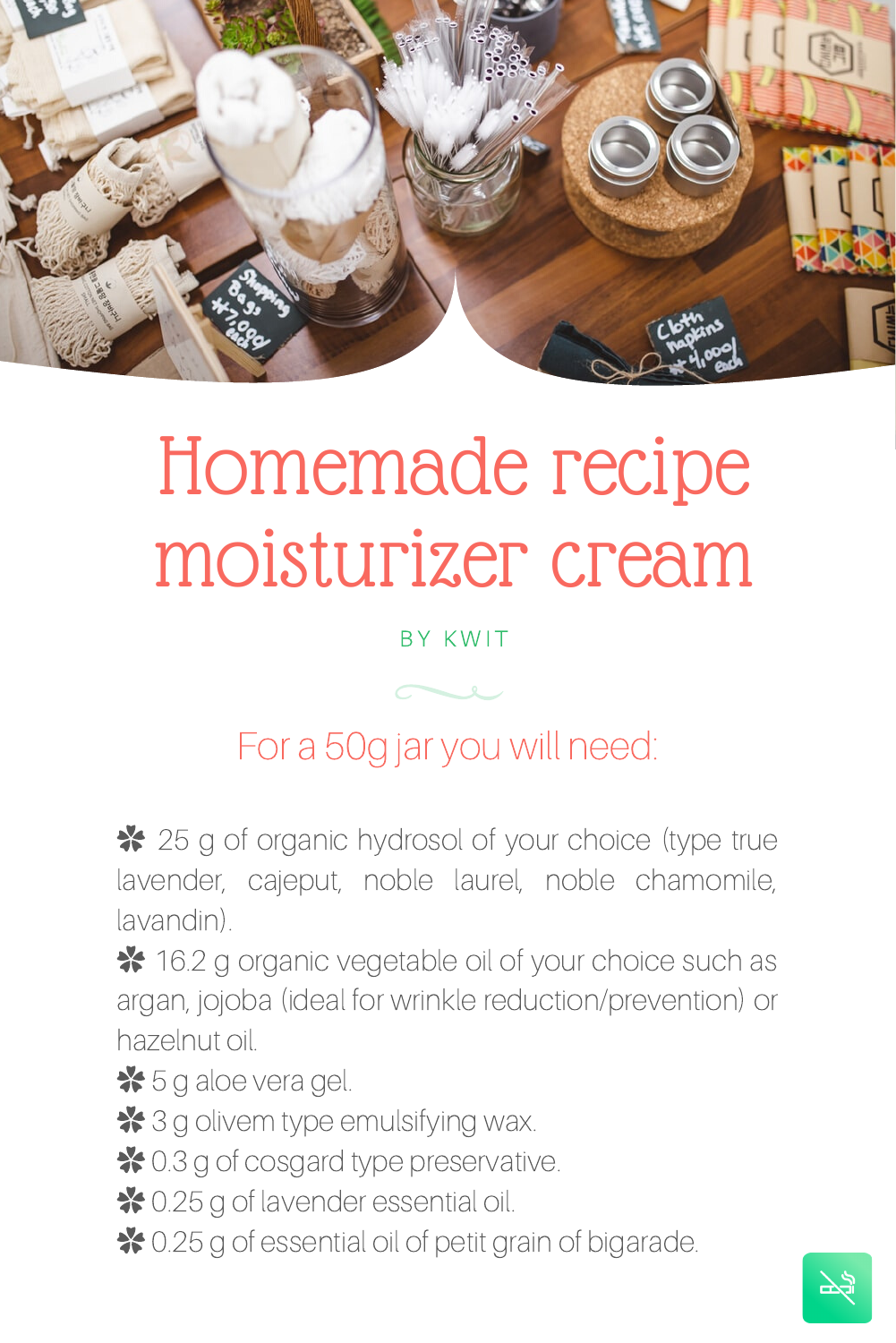

## The steps

This moisturizing cream is suitable for all skin types and is impossible to miss! (So no more excuses!)

Before starting, it is important to sterilize your instruments (scales...). To do this, use an ecological detergent and then alcohol at 70° minimum. Also remember to sterilize the containers (bowls, jars) in boiling water.

Step 1: Disinfect the equipment and wash your hands.

Step 2: In a first bowl, pour the vegetable oil and emulsifying wax. Heat both products in a double boiler over low heat.

Step 3: In a second bowl, gently heat the hydrolate and aloe vera gel in a water bath. When the emulsifying wax is melting and the two containers are simultaneously at about 65° , remove them from the heat.